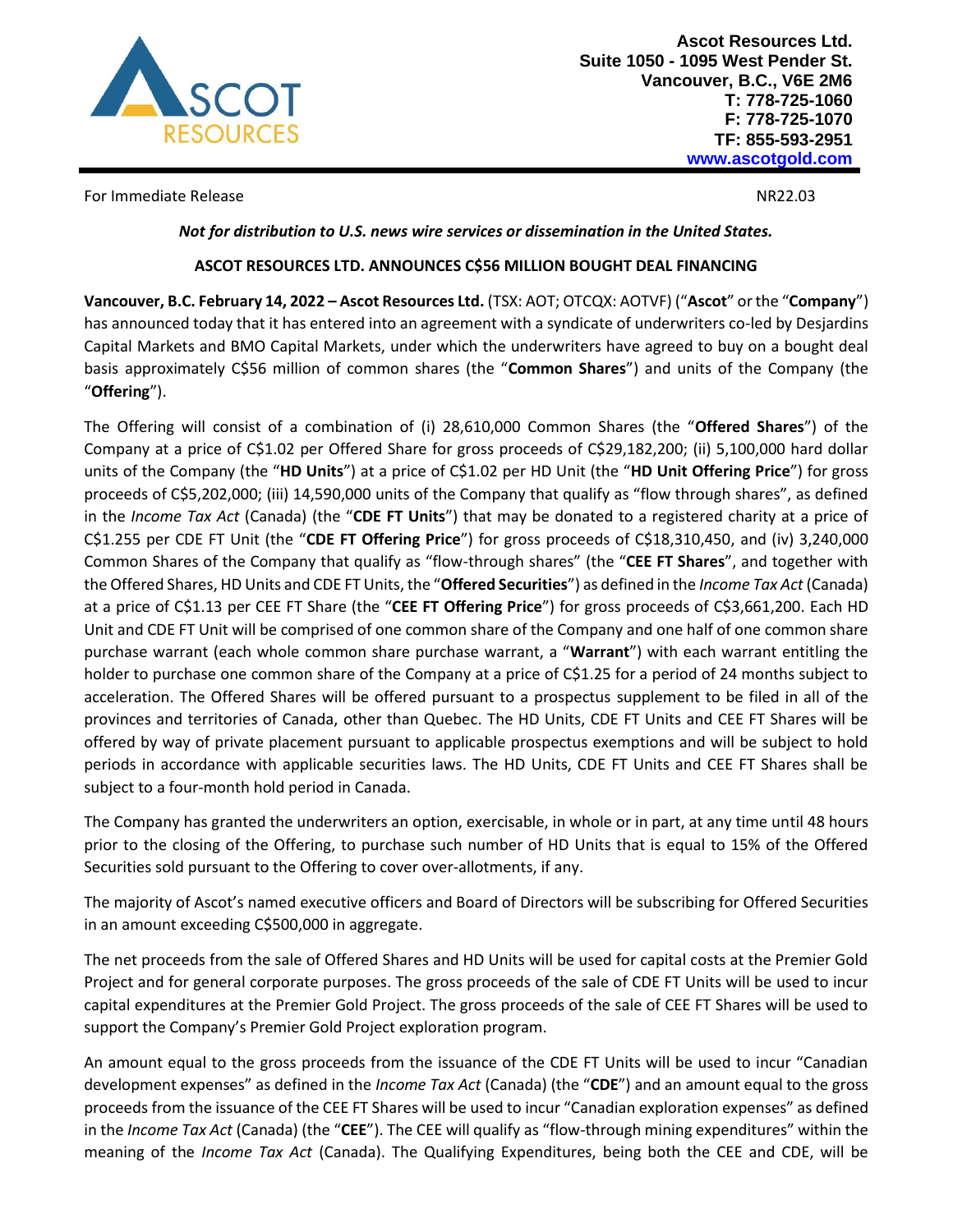incurred on or before December 31, 2022 in the case of CDE, and on or before December 31, 2023 in the case of CEE, and will be renounced by the Company to the subscribers with an effective date no later than December 31, 2022 to the initial purchasers of the CDE FT Units and CEE FT Shares in an aggregate amount not less than the gross proceeds raised from the issue of the CDE FT Units and CEE FT Shares.

The Offering is expected to close on or about March 8, 2022 and is subject to the Company receiving all necessary regulatory approvals, including the approval of the Toronto Stock Exchange.

The securities offered have not been registered under the U.S. Securities Act of 1933, as amended, and may not be offered or sold in the United States absent registration or an applicable exemption from the registration requirements. This press release shall not constitute an offer to sell or the solicitation of an offer to buy nor shall there be any sale of the securities in any jurisdiction in which such offer, solicitation or sale would be unlawful.

## **For further information contact:**

David Stewart, P.Eng. VP, Corporate Development & Shareholder Communications [dstewart@ascotgold.com](mailto:dstewart@ascotgold.com) 778-725-1060 ext. 1024

## **About Ascot Resources Ltd.**

Ascot is a Canadian-based junior exploration and development company focused on re-starting the past producing Premier gold mine, located in British Columbia's prolific Golden Triangle. Ascot shares trade on the TSX under the ticker AOT. Concurrent with progressing the development of Premier, the Company continues to successfully explore its properties for additional high-grade underground resources. Ascot is committed to the safe and responsible development of Premier in collaboration with Nisga'a Nation as outlined in the Benefits Agreement.

For more information about the Company, please refer to the Company's profile on SEDAR at www.sedar.com or visit the Company's web site at www.ascotgold.com, or for a virtual tour visit www.vrify.com under Ascot Resources.

The TSX has not reviewed and does not accept responsibility for the adequacy or accuracy of this release.

## **Cautionary Statement Regarding Forward-Looking Information**

All statements and other information contained in this press release about anticipated future events may constitute forward-looking information under Canadian securities laws ("forward-looking statements"). Forwardlooking statements are often, but not always, identified by the use of words such as "seek", "anticipate", "believe", "plan", "estimate", "expect" and "intend" and statements that an event or result "may", "will", "should", "could" or "might" occur or be achieved and other similar expressions. All statements, other than statements of historical fact, included herein are forward-looking statements, including statements in respect of the terms, timing and closing of the Offering and other transactions contemplated herein and the use of proceeds. These statements involve known and unknown risks, uncertainties and other factors that may cause actual results or events to differ materially from those anticipated in such forward-looking statements, including risks associated with the business of Ascot; risks related to exploration and potential development of Ascot's projects; business and economic conditions in the mining industry generally; fluctuations in commodity prices and currency exchange rates; uncertainties relating to interpretation of drill results and the geology, continuity and grade of mineral deposits; the need for cooperation of government agencies and indigenous groups in the exploration and development of properties and the issuance of required permits; the need to obtain additional financing to develop properties and uncertainty as to the availability and terms of future financing; the possibility of delay in exploration or